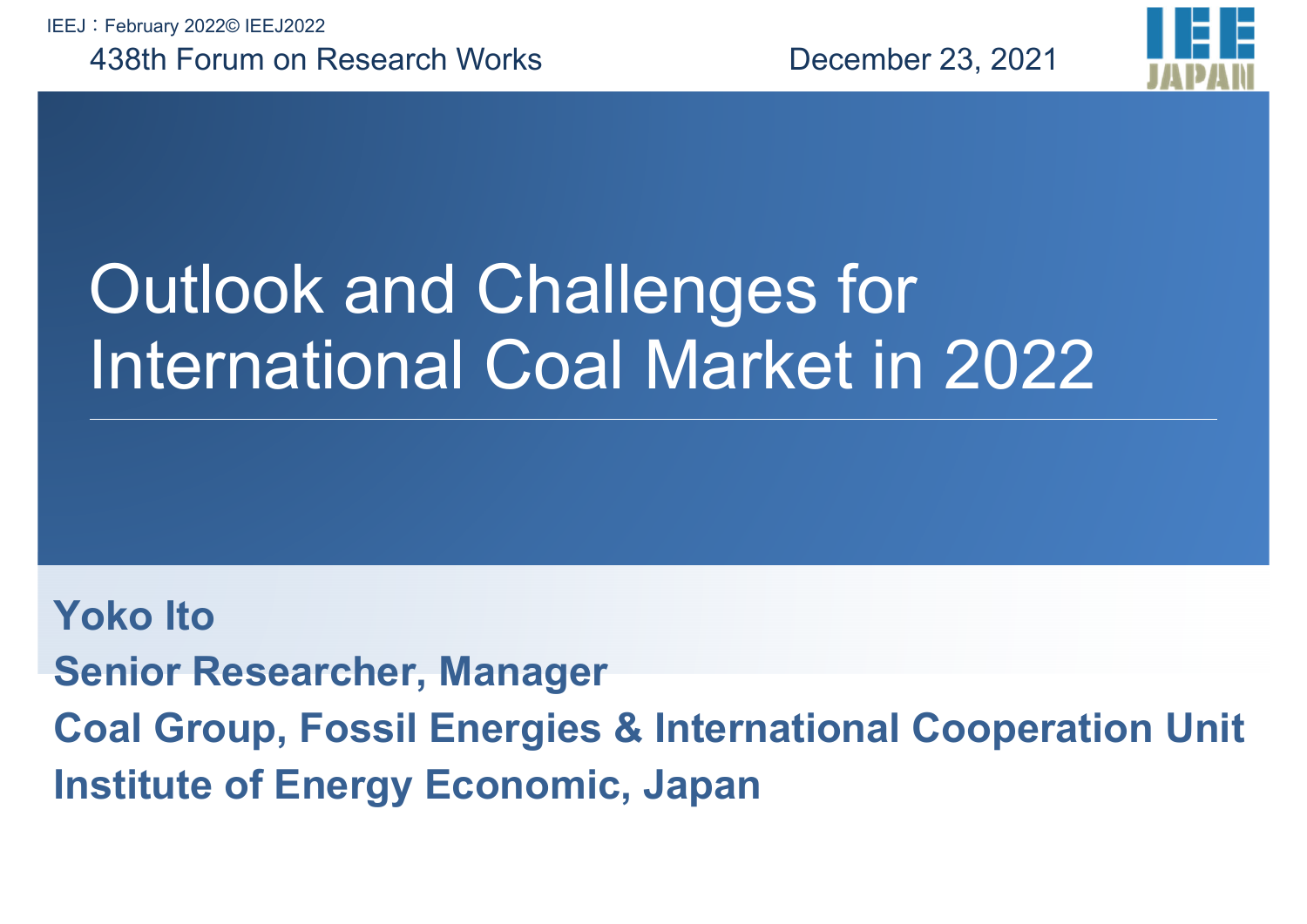### Key Points



- $\checkmark$  While coal phaseout has become a dominant policy, Asia as the center of the international coal market will maintain coal consumption and imports, including India and Southeast Asia.
- $\checkmark$  Benchmark coals spot prices\* staged the sharpest ever spike in 2021. Steam and coking coal prices will follow a downtrend in 2022. The benchmark steam coal price will drop below \$130/ton in the second half of 2022 (while fluctuating on seasonal factors) from the present range of \$155-160/ton. The benchmark coking coal price will fall below \$235/ton from the current range of \$340-345/ton.
	- \* The spot steam coal price is the FOB price at New Castle Port in Australia. The spot coking coal price is the FOB price for Australian premium hard coal.
- $\checkmark$  Coal phaseout initiatives will be implemented along with energy supply stabilization measures. A rapid coal phaseout policy may be implemented to sharply suppress coal demand or coal supply will be remarkably restricted, risking wild fluctuations in coal prices.
- $\checkmark$  An important challenge is whether the world could establish technology and economic efficiency for mixing ammonia with coal for combustion and other low-carbonization measures for coal-fired power generation to demonstrate coal-fired plants' role in smooth transition to carbon neutrality.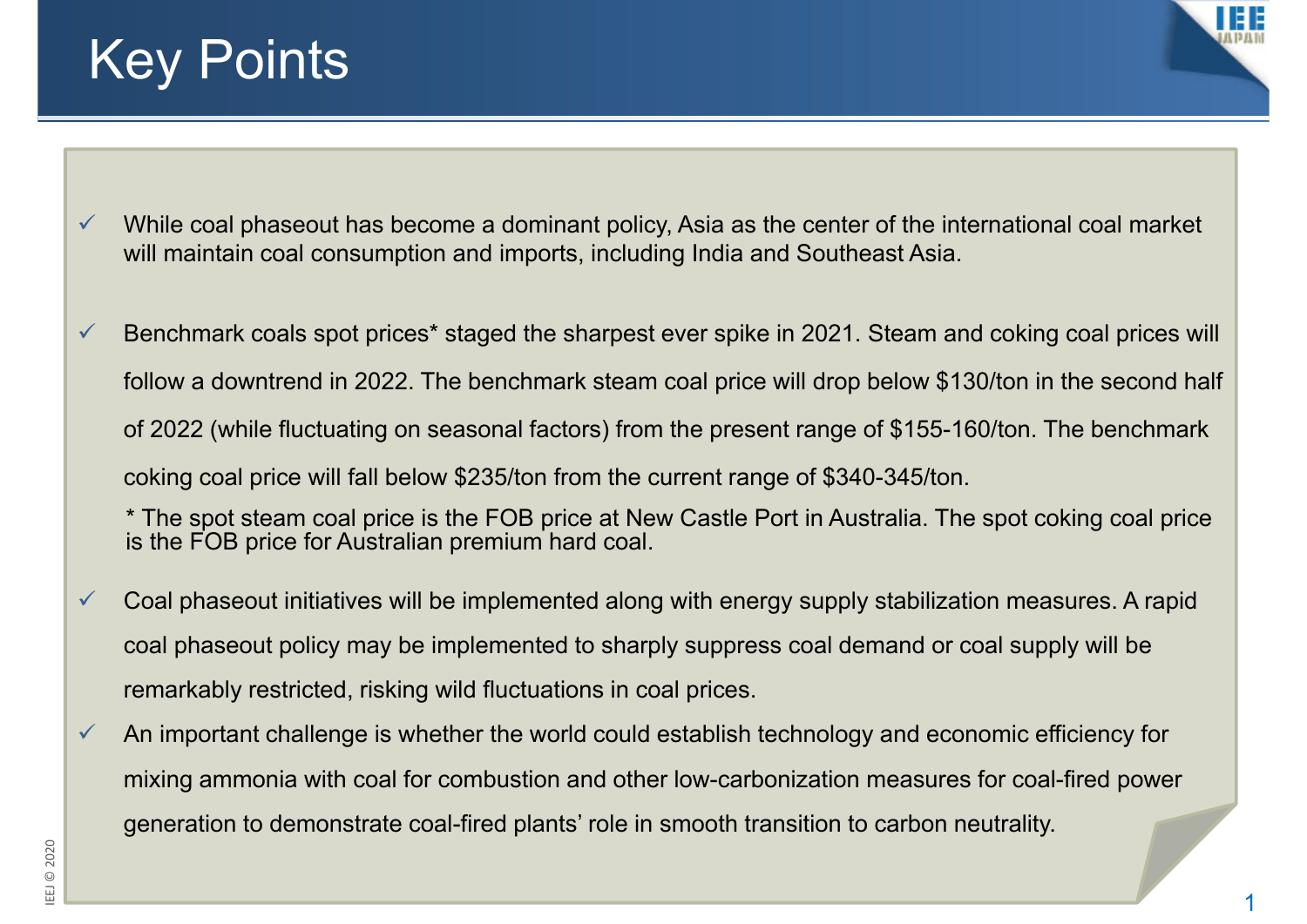## Global Coal Supply and Demand Trends

- Consumption: Global coal consumption has increased at the annual average rate of 0.2% since 2010. Consumption continued to **expand** on growing **Chinese and Indian** demand from 2017, before posting an annual **decline of 3.8%** in 2020 under the COVID-19 pandemic.
- **U.S.** consumption and production have declined rapidly in recent years, while **Indonesia** has expanded production.
- Import volume: Global coal import volume began to increase in 2016 and hit a record high in 2019 before **falling by 7.2%** from the previous year to 1.34 billion tons in 2020.



Note: Date for 2020 are preliminary. Source: IEA, World Energy Statistics 2021 database

IHE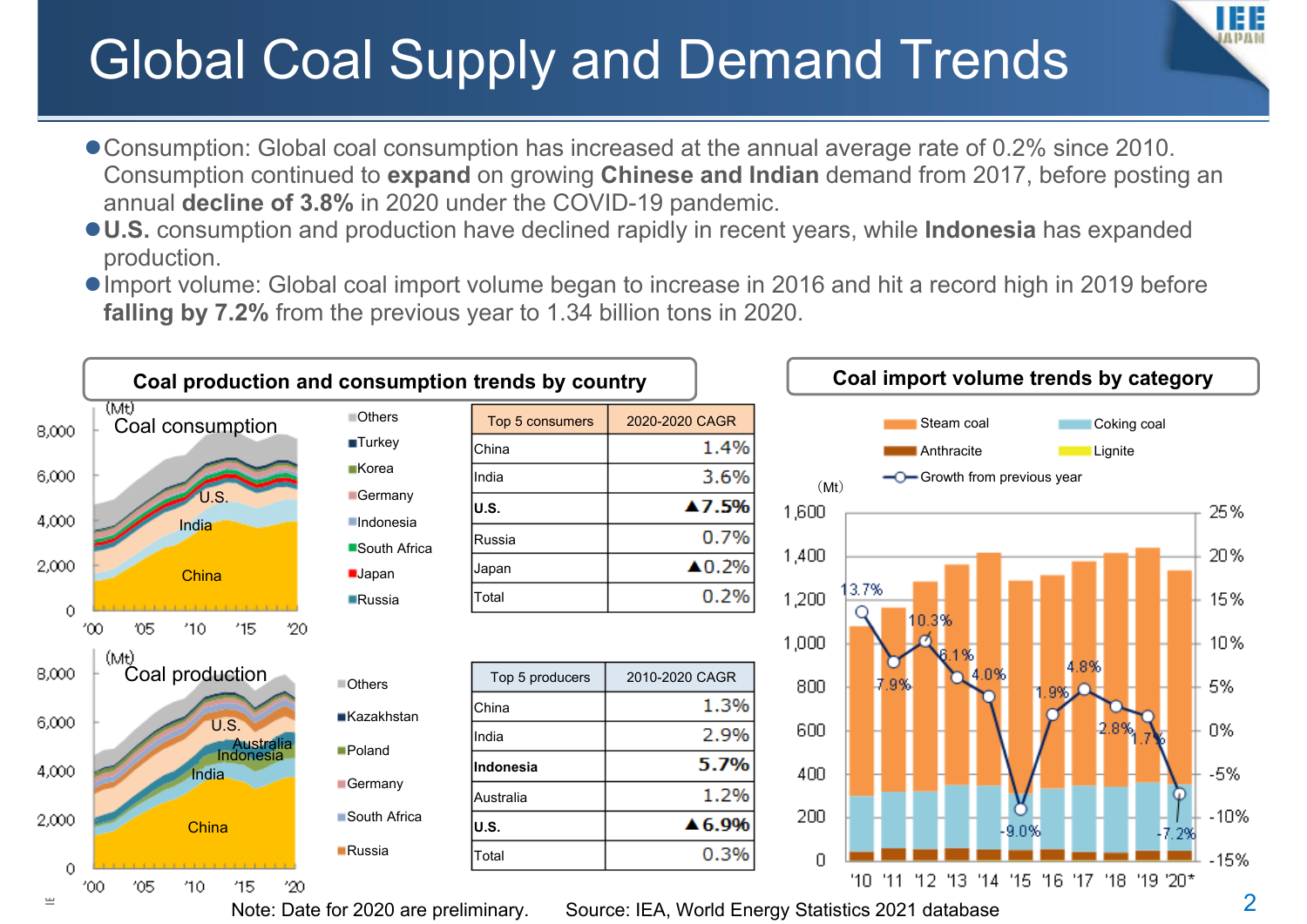## Global Coal Import/Export Trends

- $\bullet$  **China, India, Japan and Korea** account for most of coal imports. Major exporters include **Indonesia** for steam coal and **Australia** for coking coal.
- $\bullet$  Southeast Asia and Turkey have expanded steam coal imports (four Southeast Asian countries' imports in 2020 totaled about 130 million tons against 140 million tons for Japan). **India** has increased its presence in coking coal imports. Southeast Asia has also expanded coking coal imports.



3

IEE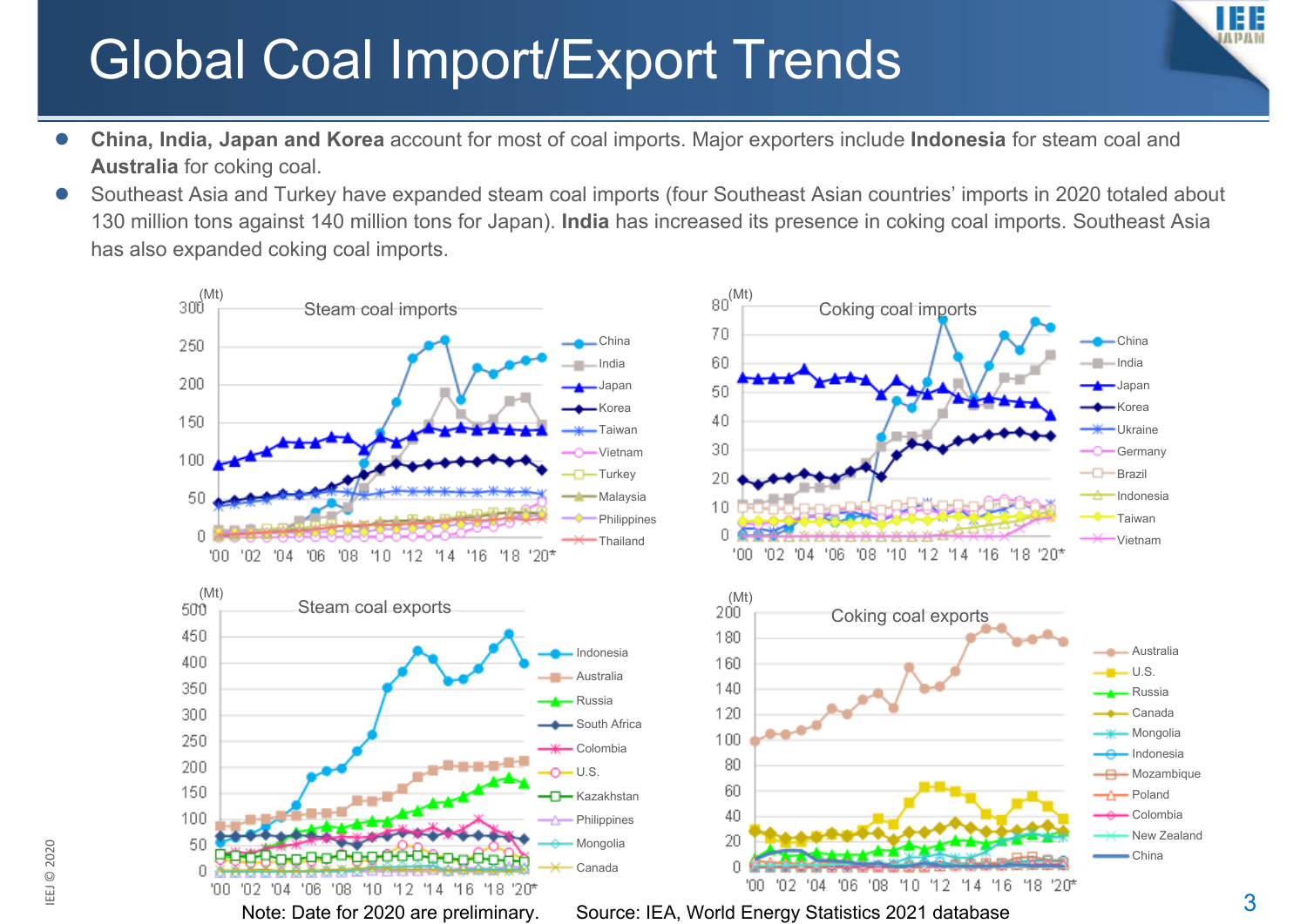### Coal Price Trends

#### Overview of steam coal price trends:

- $\bullet$  The benchmark spot coal price stood at around \$60-70/ton just before the COVID-19 pandemic, slipped **below \$60/ton** in the April-September 2020 period under the pandemic and began to rise back in autumn.
- $\bullet$  The price, in a \$70-90/ton range in early 2021, topped **\$100/ton** in the second quarter of the year and continued an uptrend later.
- $\bullet$ **China's domestic steam coal prices shot up** from around June due to remarkable **coal shortages**, leading to serious **electricity shortages.**
- $\bullet$  Steam coal demand and imports increased rapidly in September in preparation for winter demand expansion, inviting international prices to soar. The benchmark price topped **\$200/ton** in October and surpassed even **\$250/ton**  later.
- $\bullet$  As the supply-demand balance has eased in response to the Chinese government's order to **increase** domestic coal production in September, the price has fallen back to around \$150/ton.

 $\Xi$ 

© 2020



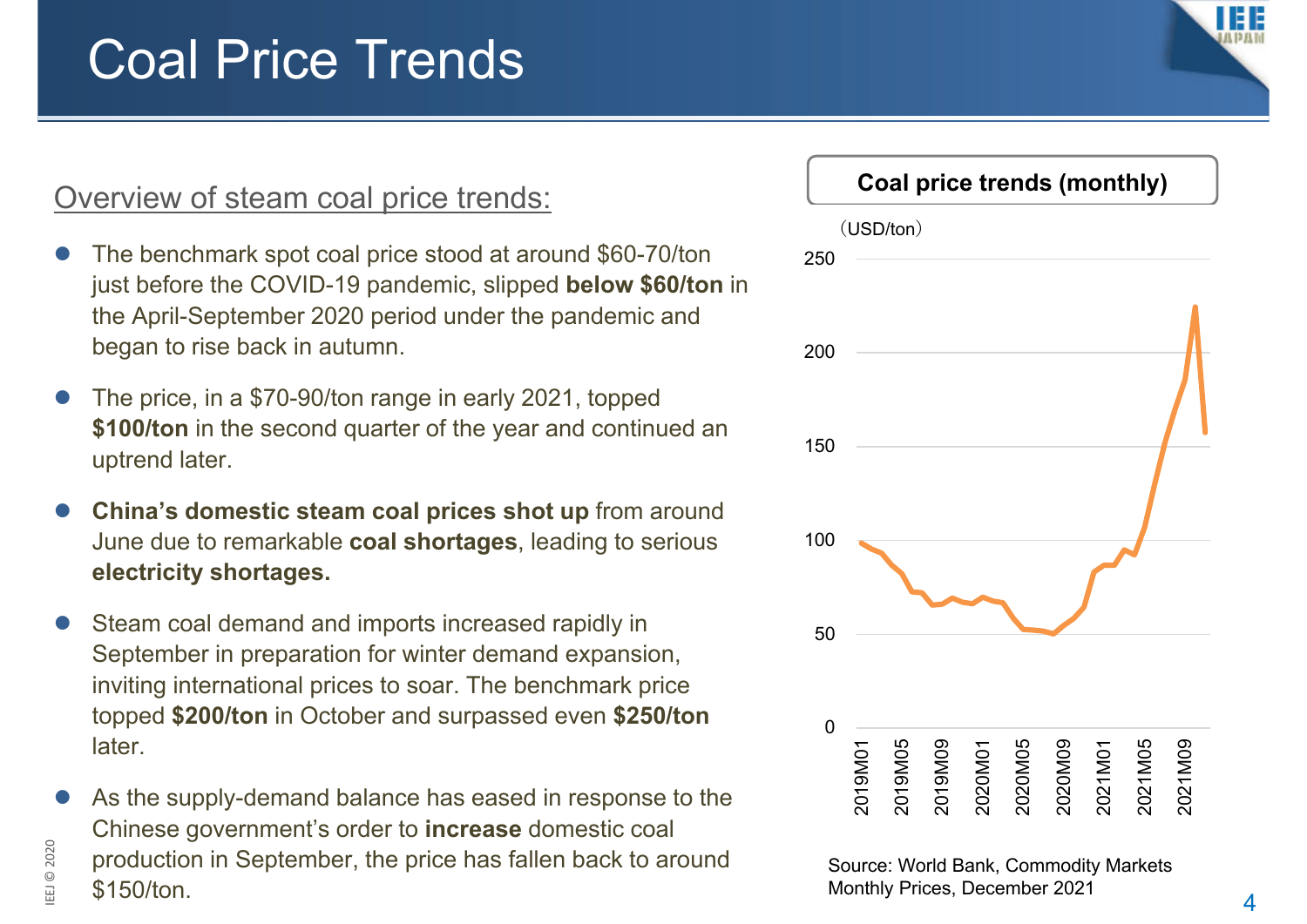### Background for Coal Price Spikes (Chinese Trends)



Note: As total raw coal production, power generation and coal imports (2019-2020 and 2020-2021) for January and February are given, the figures show monthly averages for the two months. Source: National Bureau of Statistics of China

 $\Xi$ 

Ш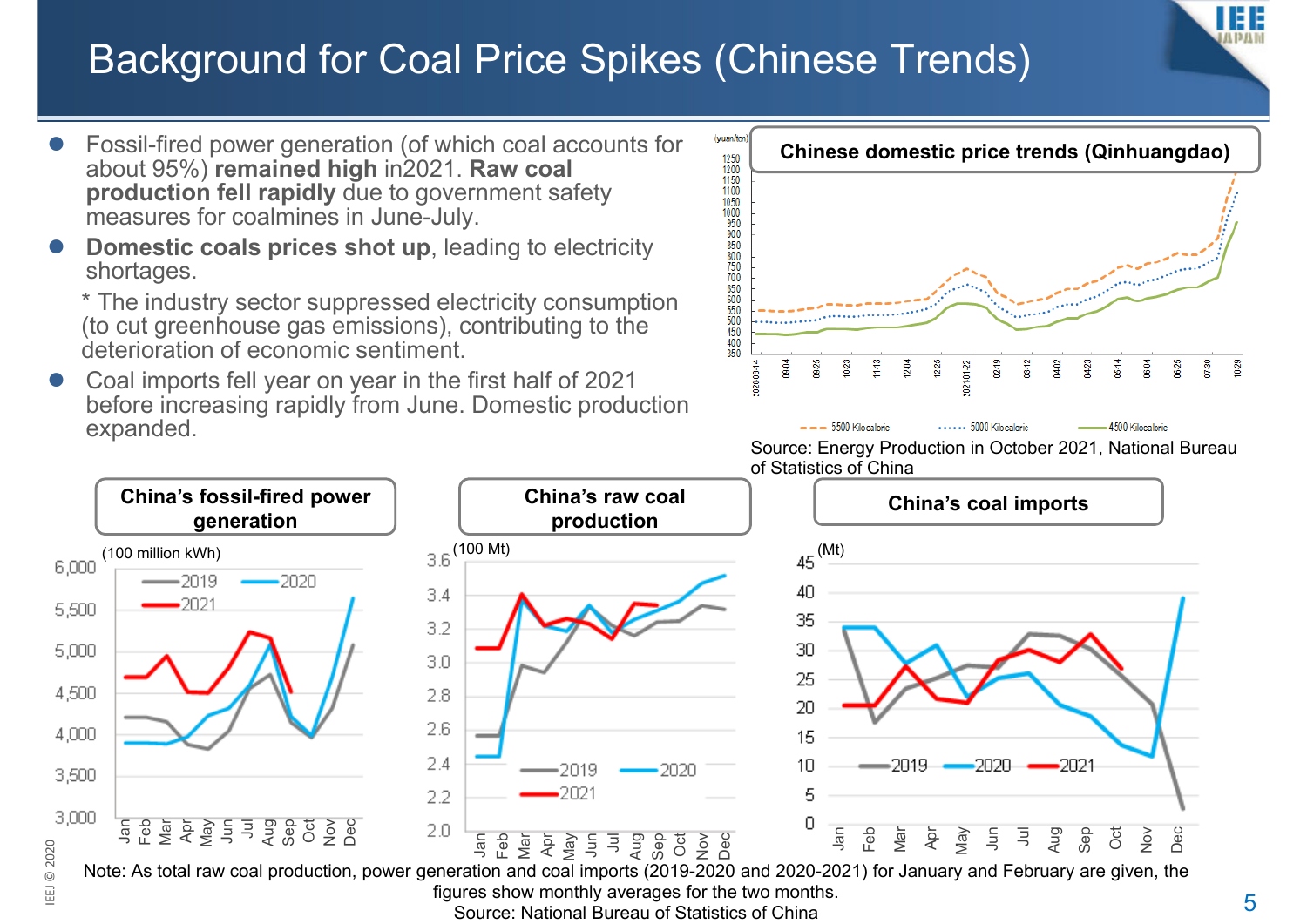### Background for Coal Price Spikes (Other Major Countries)

- $\bullet$  In **India** as well, the supply-demand balance tightened due to heavy rains in the June-September 2021 period. Its steam coal imports in the first nine months of 2021 fell short of the 2019 level despite a recovery from April, **stagnating** due to price spikes. Japanese and Korean steam coal imports in the first nine months of 2021 increased slightly.
- $\bullet$  Coal exports: **Supply disruptions** came in Australia and Russia. Australia's exports to China, which had accounted for 30% of its total coal exports, have been zero since January 2021, forcing its exports to remain **low**. Exports from Indonesia, Russia and the United States increased moderately.



【Summary: 2021 market trend】 As steam coal imports showed no major growth, supply was held down. China's domestic supply restriction made great contributions to international price spikes. The Chinese government's coal supply stabilization measures led prices to decline.

IHE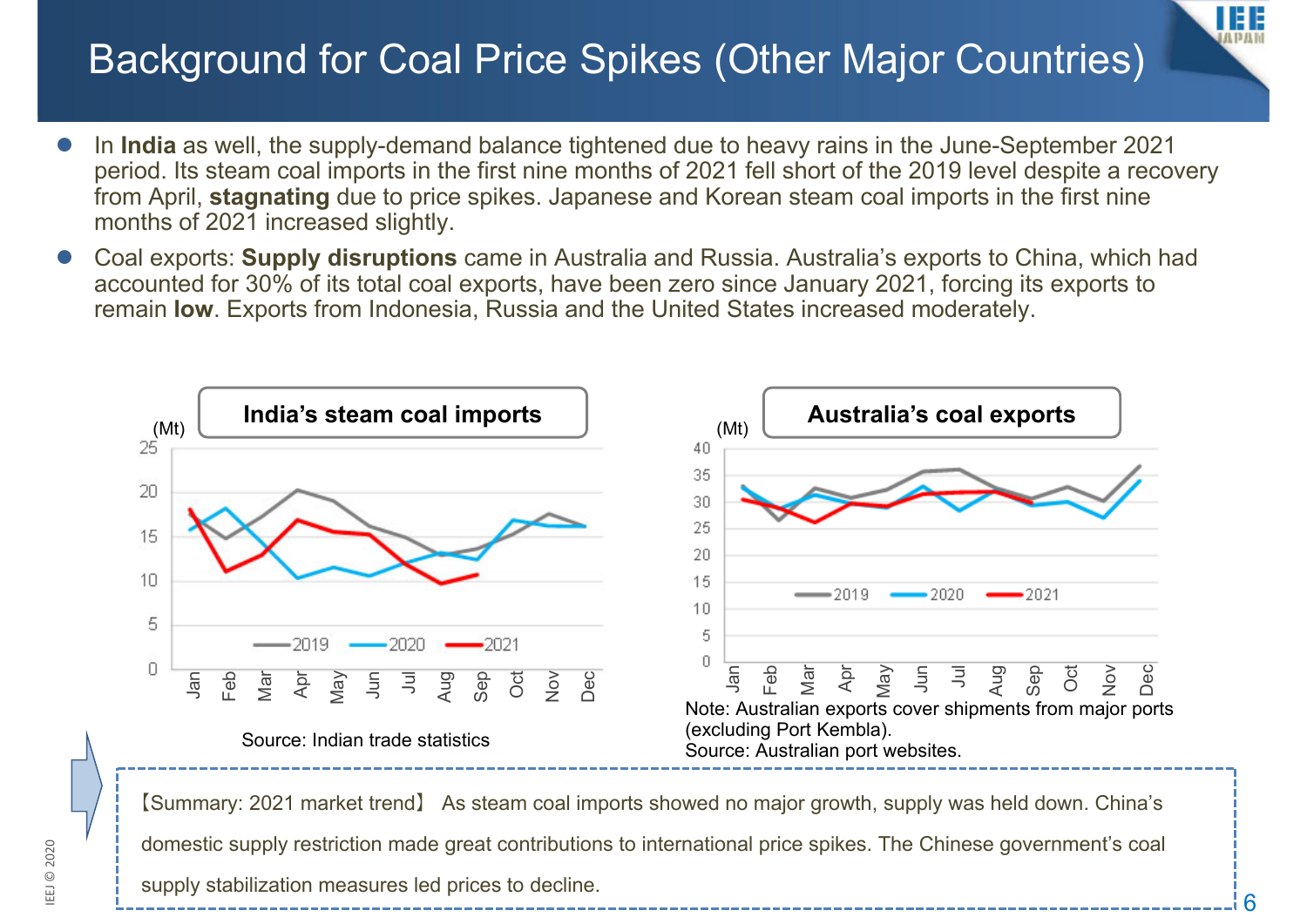

#### International Situation Surrounding Coal (World)

- $\bullet$  As carbon neutrality initiatives gained momentum from the second half of 2020 to 2021, coal phaseout agreements made progress.
- $\bullet$ Meanwhile, energy insecurity increased in 2021.
- $\bullet$  In 2022, coal phaseout initiatives will be implemented along with energy supply stabilization measures.
	- • Initiatives to cut energy consumption and hold down coal power generation will be promoted under international frameworks.
	- • Coal production and imports will expand over the short term as Asian coal demand remains steady.

International coal phaseout initiatives that made progress in 2020 and 2021

- The United States, China and Japan declared their carbon neutrality goals.
- The Group of Seven summit in June 2021 produced a pact to end official support for constructing new coal-fired power plants
- • COP26 in November 2021 focused on phasing out coal-fired power plants.

**2022:** International coal phaseout initiatives will be deepened while efforts are made to stabilize energy supply and secure fair energy transition.

- •G7 summit (chaired by Germany)
- •COP27 (Egypt): Enhancing support for developing countries



- •Serious coal and electricity shortages came in China and India.
- • In the United States and Europe, inflation and energy poverty became problems amid energy price spikes.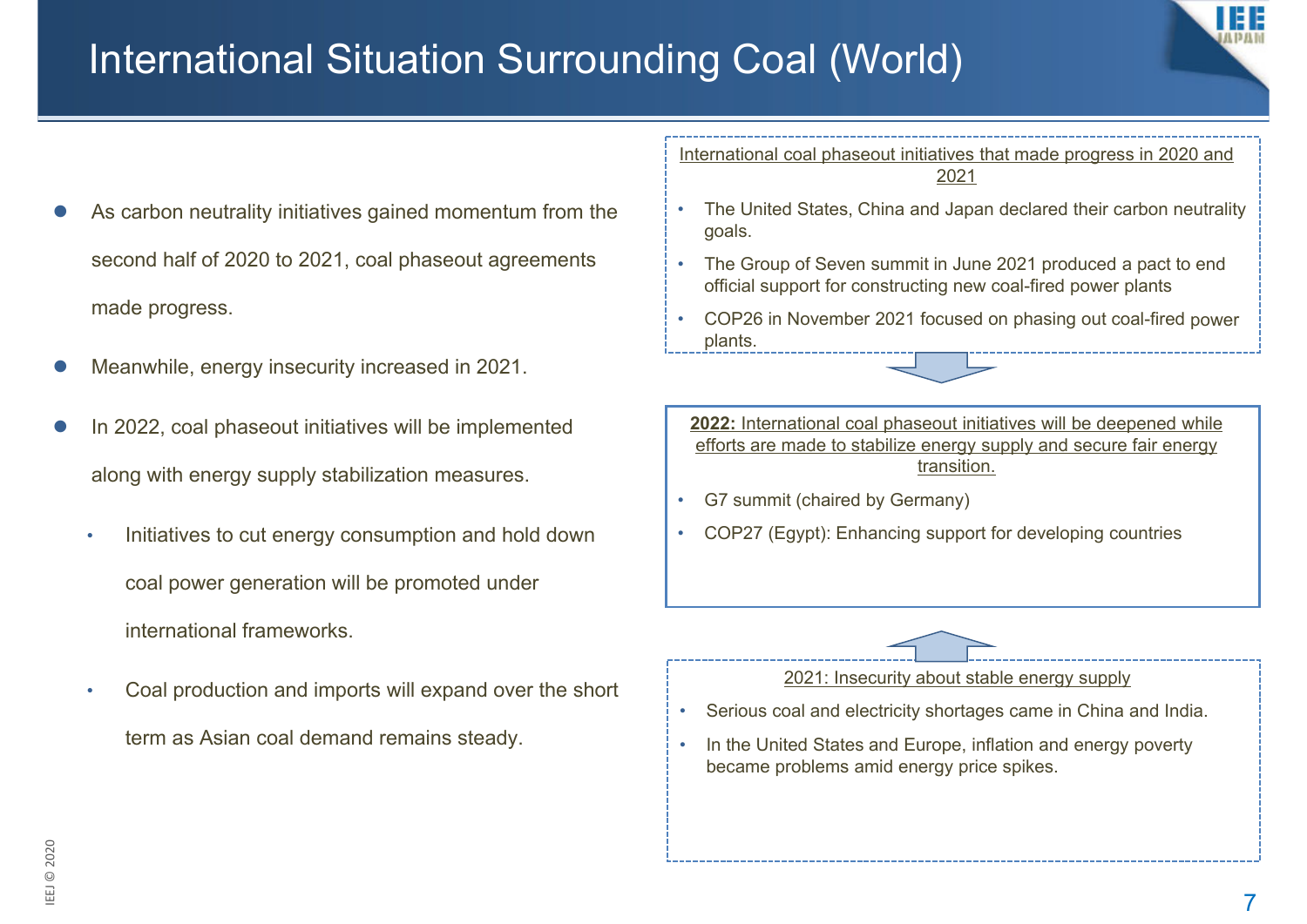#### International Situation Surrounding Coal (China)

 $\bullet$  Suppressing industry sector electricity consumption to enhance GHG emission cuts while focusing on easing the coal supplydemand balance over the short term

| <b>Field</b>                            | Overview                                                                                                                                                                                                                                                                                                                            | Impact on 2022 coal demand |
|-----------------------------------------|-------------------------------------------------------------------------------------------------------------------------------------------------------------------------------------------------------------------------------------------------------------------------------------------------------------------------------------|----------------------------|
| Economy                                 | 2022 GDP growth: 5.5% (ADB), 5.6% (IMF), etc.                                                                                                                                                                                                                                                                                       | $\rightarrow$              |
| Climate<br>change<br>goals              | Emission peaking out in 2030 and reaching carbon neutrality by 2060<br>October 2021: Boosting non-fossil energy sources' share of primary energy supply to 80% or more by<br>2060 (carbon tax, enhanced emissions trading)                                                                                                          | ↘                          |
| Climate<br>change<br>policy<br>measures | September 2021: The central government asks local governments to cut energy consumption<br>July 16, 2021: An emissions trading system launched<br>October 24, 2021: An action plan released to boost non-fossil energy sources' share to 80% by 2060<br>October 26, 2021: An action plan released to lead CO2 emissions to peak out | Δ                          |
| Coal policy                             | March 2021: 14th 5-year program (2021-2025)<br>• 2025 coal production target at 4.1 billion tons → Tolerating production growth until 2025<br>· Increasing coal mining efficiency further and rationalizing coalmines                                                                                                               |                            |
|                                         | August-October 2021: Suspended coalmines ordered to resume and increase production with some<br>mines instructed to expand capacity → An easing supply-demand balance                                                                                                                                                               |                            |
|                                         | October 2021: Coal price surveys launched → Checking price hikes                                                                                                                                                                                                                                                                    |                            |
|                                         | October 2021: Electricity rate hikes tolerated → Checking electricity consumption                                                                                                                                                                                                                                                   |                            |
|                                         | October 2021: Coal-fired power plants' efficiency standards → Phasing out inefficient plants                                                                                                                                                                                                                                        | ↘                          |

ш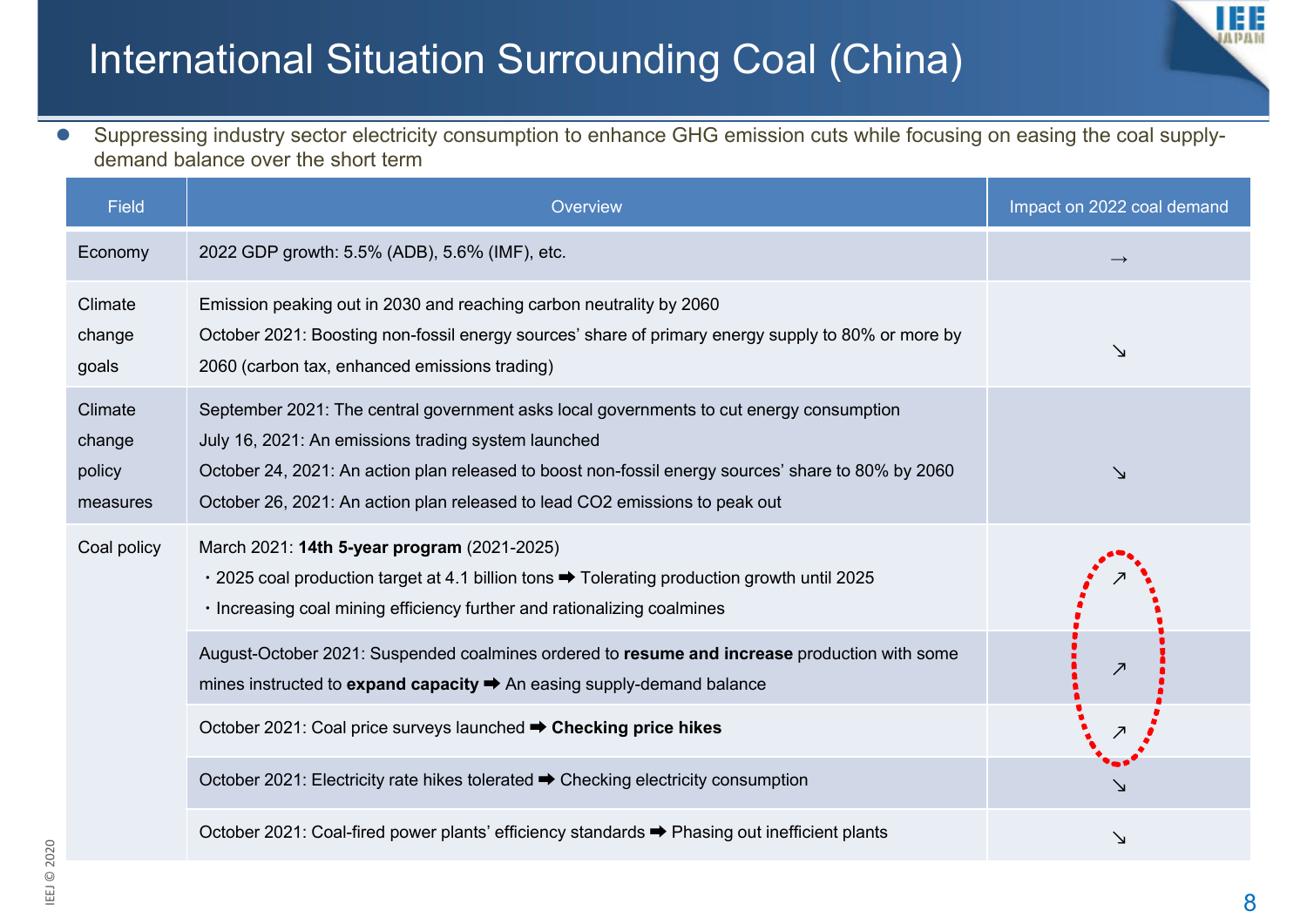### International Situation Surrounding Coal (Other Major Countries)



**Major importers** (excluding China)

- $\bullet$  **India:** India has offered to achieve carbon neutrality by 2070 and expand renewable energy. For the immediate future, it will expand coal production, giving priority to the use of domestic resources. (Coal production decline under the COVID-19 crisis in 2020 and supply shortages came on heavy rains in 2021.) Coal imports that had been rising before the COVID-19 pandemic will also increase in the immediate future.
- $\bullet$ **Major southeast Asian countries and Turkey:** These countries built new coal-fired power plants with total capacity of more than 40 million kW between 2015 and the first half of 2021\*, expanding future demand due to their full operation.

\* Coal Plant Tracker, July 2021

#### **Suppliers**

- $\bullet$  **Australia:** Disputes with China and the declared goal of carbon neutrality by 2050 will make coalmine development difficult.  $\Rightarrow$
- $\bullet$  **Russia:** Russia has declared a goal of carbon neutrality by 2060. It may be willing to expand coal exports, but infrastructure development may be a challenge.  $\Rightarrow$
- $\bullet$  **Indonesia:** Indonesia has expanded coal exports against the backdrop of China's strong demand. In the future, it will give priority to domestic coal supply, willing to phase out coal-fired power plants.
- $\bullet$ U.S.: If coal prices remain high, the United States will expand and maintain coal exports.
- $\bullet$  **South Africa/Colombia:** Production will destabilize due to the European market's decline, the COVID-19 pandemic and walkouts.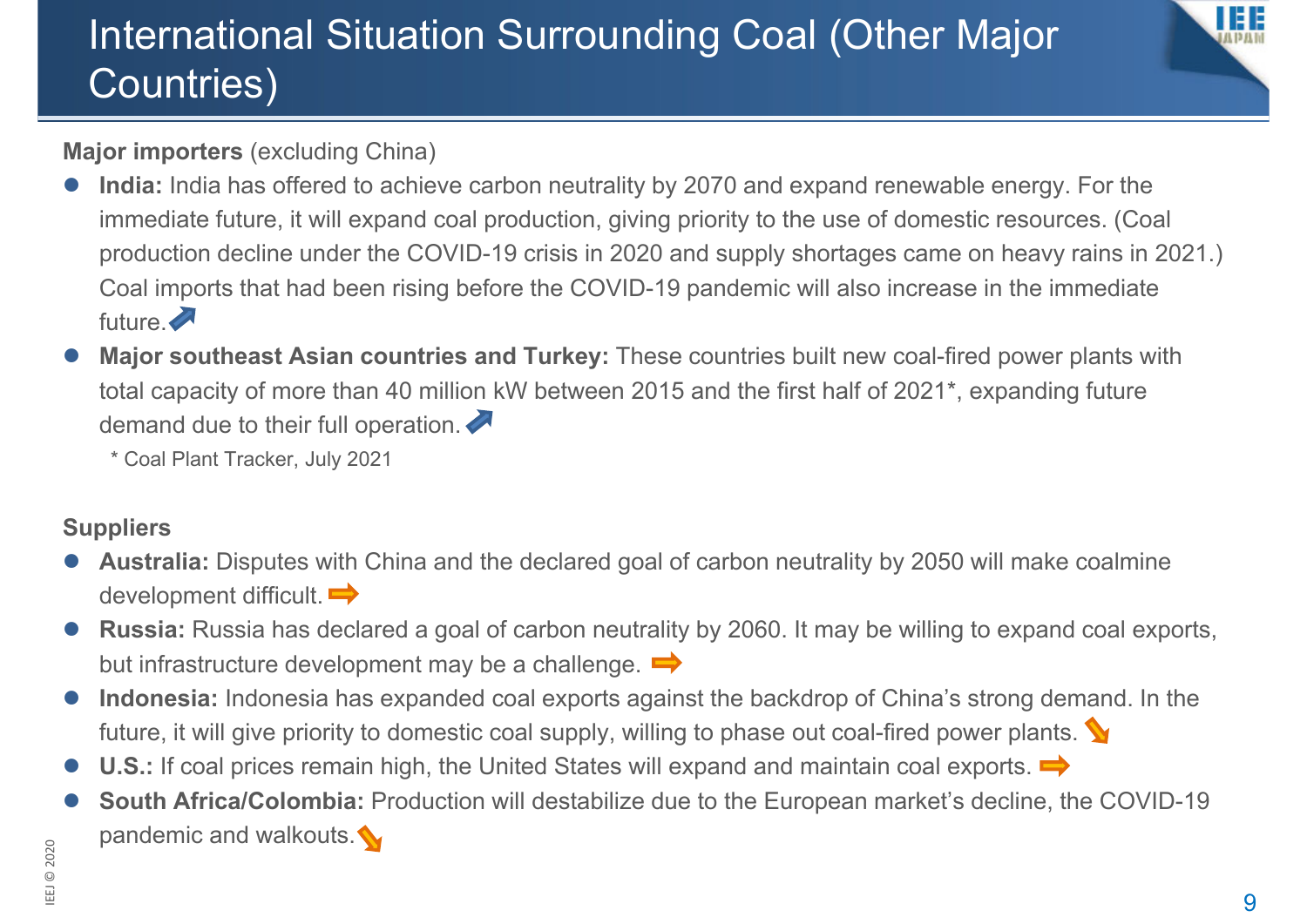## Coking Coal Trends

 $\Xi$ 

© 2020



- $\bullet$  Coking coal price trend: The benchmark spot coking coal price fell below \$100/ton in May 2020 and fluctuated before soaring from May 2021. In September, it shot up to a record high above \$400/ton.
- $\bullet$  Background: India's sharp import expansion, China's domestic production cuts and price, China's ban on imports from Australia and increased procurement from other countries (including the United States), supply disruptions in some coal-exporting countries (labor shortages under the COVID-19 pandemic, infrastructure troubles, etc.)  $\rightarrow$  International price spikes
- $\bullet$ China: Coking coal imports' stagnation since late 2020 and excessive steelmaking capacity  $\rightarrow$ Steelmakers restructured themselves, increased electric furnaces, held down new production capacity and suppressed crude steel production (to reduce energy consumption and greenhouse gas emissions).